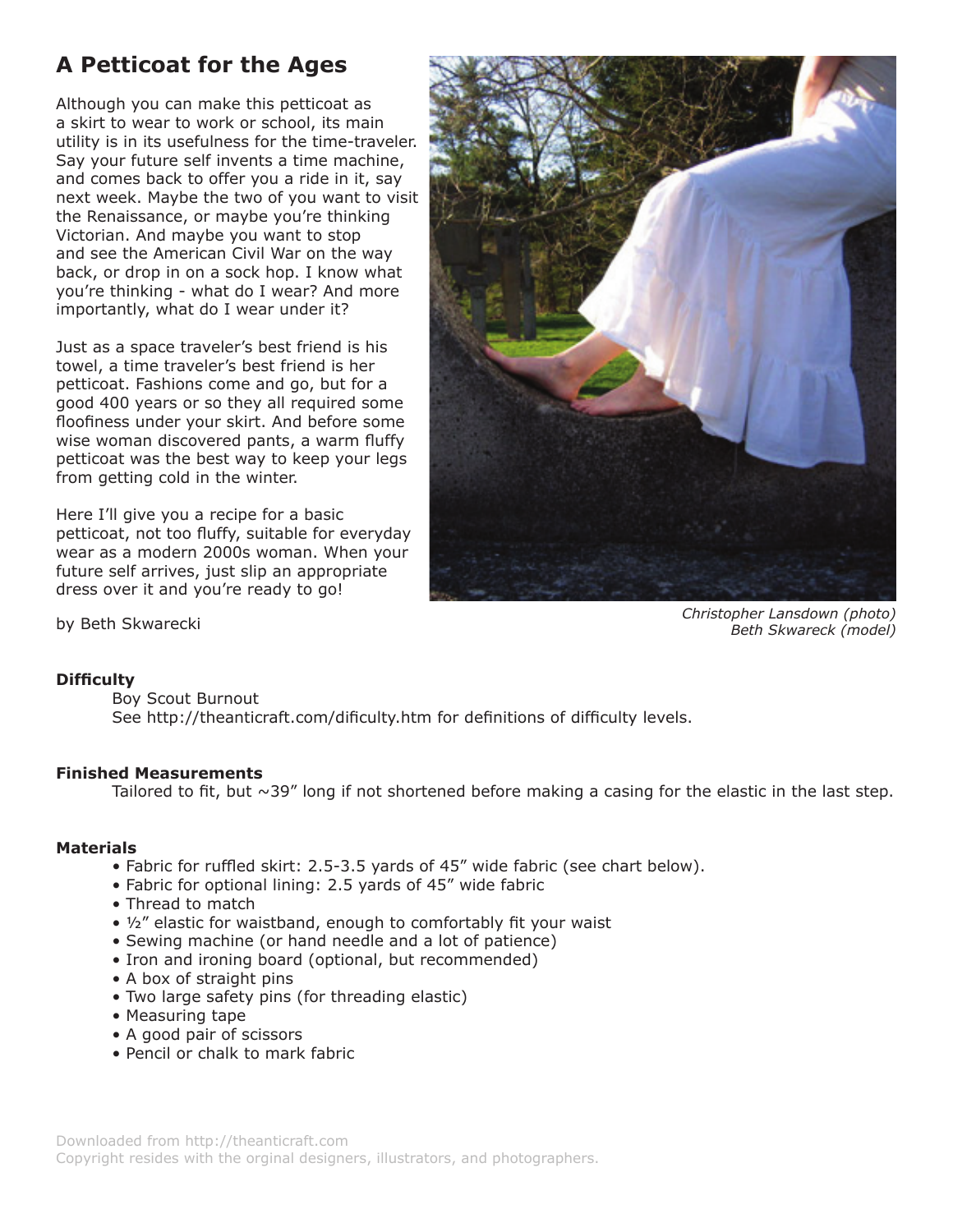| <b>Your Actual</b><br><b>Hip Measurement</b> | Width of Skirt<br>at Waistline | Width of Skirt<br>at Knee | Approximate yards<br>of 45" fabric |
|----------------------------------------------|--------------------------------|---------------------------|------------------------------------|
| 34''                                         | 34''                           | 46''                      | $2.5$ yds                          |
| 38''                                         | 42''                           | 50''                      | 2.75 yds                           |
| 42''                                         | 46''                           | 54''                      | 3 yds                              |
| 48"                                          | 52"                            | 60''                      | $3.5$ yds                          |
| 52''                                         | 56''                           | 64''                      | $3.5$ yds                          |
| 56''                                         | 60''                           | 68"                       | 3.75 yds                           |
| ∧                                            | $X + 4''$                      | $X + 12''$                | $(X + 12)/18$ yds                  |

### **Pattern Notes**

For a white petticoat, bleached muslin is perfect. For a formal skirt, try a satiny fabric for the lining and a sheer fabric for the ruffles. Don't be afraid to get creative in your fabric choices - my petticoat, shown in the photo, was actually made from old pillowcases! If you're new to sewing and confused about buying fabric, just explain to the nice people at the fabric store what you're trying to do. They'll help you out.

The skirt as given will reach a few inches above your ankles. If you want to have a long floor-length skirt (or if you're very tall), buy 60" fabric instead of 45", and make each tier a few inches longer than the standard size.

After reading through this recipe, skilled seamstresses/seamsters will find it easy to adapt the petticoat to different lengths and fullnesses. For example, make each tier shorter, and the skirt will have a shorter overall length. If you make more tiers, the skirt will be fuller, since each tier must use more fabric than the one before it.



*Zabet Stewart (photo) Brittany Griffin (model)* 

As a variation, consider sewing some lace trim to the hem.

*Note from an Editrix: Zabet and Raellyn made the black muslin version to test the directions. Zabet is a complete newbie sewer; Raellyn is a pro and was there to guide Zabet (and sew the seams because Zabet is still sort of afraid of the sewing machine noise.) Zabet says, "Remember that the 'waistline measurement' is NOT your actual waist measurement. It is based off your hip measurement and then you do a bunch of math - you have to be able to pull this skirt on over your hips, so if you base anything on your actual waist meaurement, you'll just be screwed. Figure 3 includes a worksheet, so you may want to print it out."* 

# **Directions**

# **Measurements:**

Begin by taking your hip measurement and buying the appropriate amount of fabric. Except for the waistline measurement (your hips plus 4 inches), all numbers are approximate, so if you're off by an inch or two, no big deal.

Here is what the skirt is made of: the first (top) tier goes from your waist to a little above your knee. Its circumference at the bottom is the "width of skirt at knee" measurement in the chart. (We'll cut this tier later so the waistline is a bit narrower than the knee measurement; it fits better that way.) The second tier is a ruffle sewn onto the first tier, and the third tier is a ruffle sewn onto the second (see Figure 1).

The secret to fluffing out the petticoat is to use more fabric in each successive ruffle. We'll use twice as much fabric in the second tier as in the first tier, and twice as much fabric in the third tier as in the second. So if your knee width is 50 inches, your second tier will be 100 inches around, and your third tier will be 200 inches.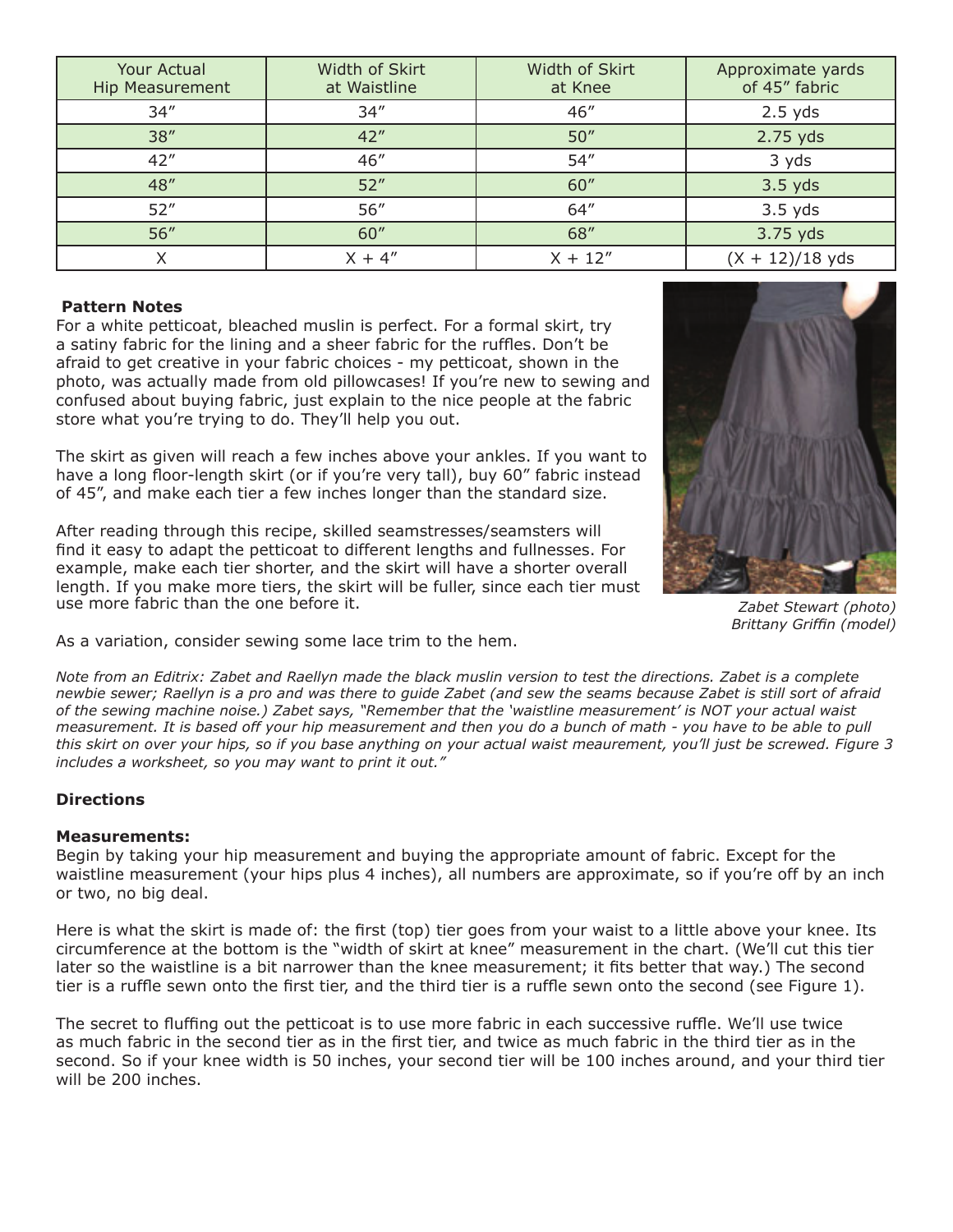



### **Cutting Out the Fabric:**

Lay out your skirt fabric, completely unfolded, on a clean floor or a large table. Be sure to measure and cut carefully; the straighter your pieces, the easier they will be to sew together.

Cut three strips of fabric 9" wide and as long as you can (if you bought 3 yards of fabric, these strips will be about 3 yards long). One of these strips will be the second tier; the other two strips will be sewn together to form the third tier. The remaining fabric will be about 18" wide. Cut it in half crosswise, making a piece that is 18" by (in our example) 1.5 yards wide. This piece will be the top tier (see Figure 2).





# **Those Damn Trapezoids:**

Fold the top tier in half, and cut it into a trapezoid shape. The bottom of the trapezoid should be as wide as it can be; the top of the trapezoid should be the waistline measurement (see above) plus one inch for seam allowances (see Figure 3). All seams should be  $1/2''$  (or 5/8" if you prefer). $*$ 

\*Note from an Editrix: Zabet had a hell of a time visualizing this when she and Raellyn were making the black version our model is wearing. She was also obsessed with making sure the trapezoids were perfectly symetrical. Figure 3 makes this much easier to understand if you need good pictures and to be given directions just a bit at a time (like Zabet does).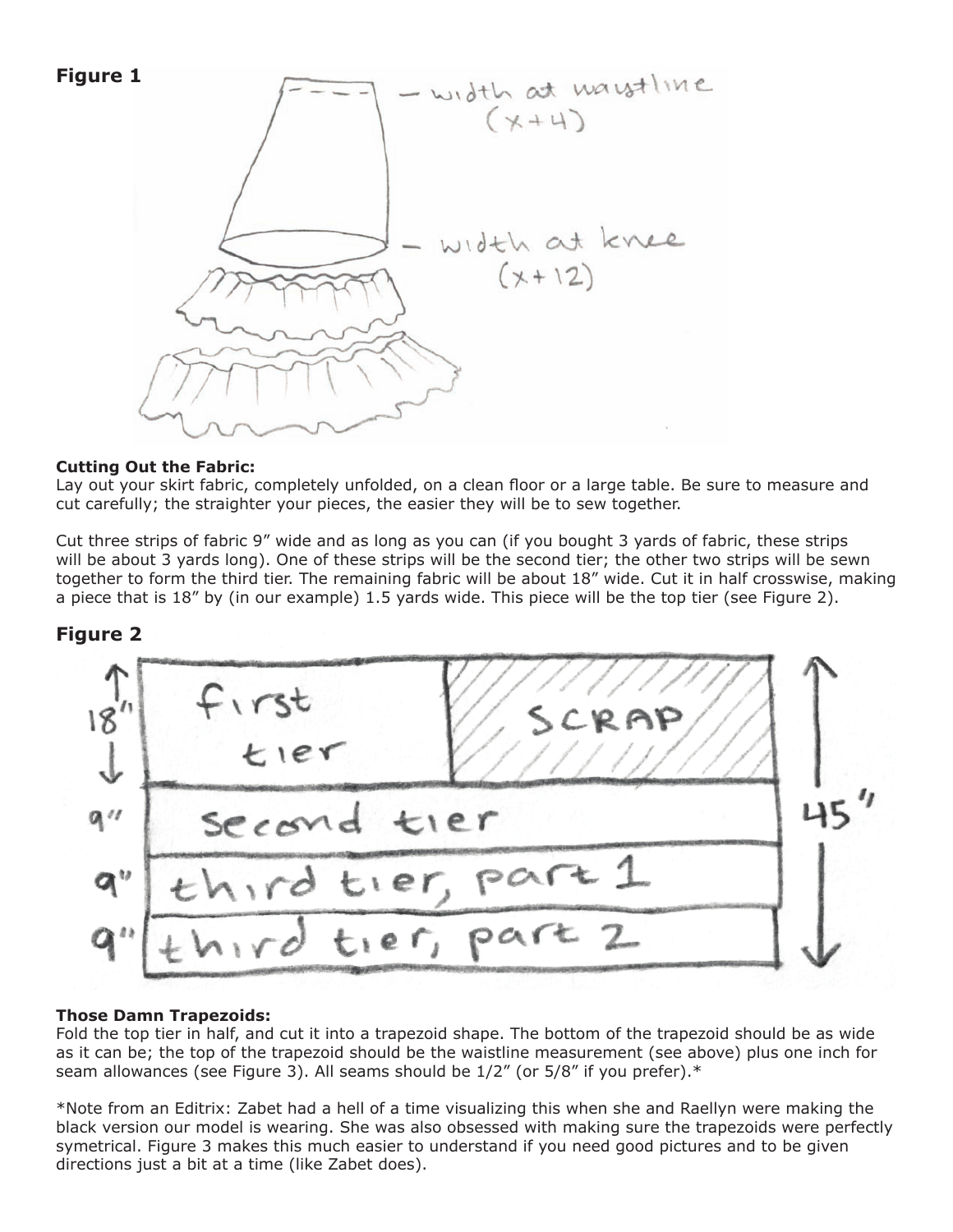1. Fold the piece of fabric for the first tier in half so that the 18" ends of the rectangle are together.



X equals your actual hip measurement in inches. Fill in X and solve for A.  $A = 1/2$  of width at knee (according to the chart) plus 1" seam allowance  $A = [(X + 12)/2] + 1$  $A = [$ ( $\underline{\qquad}$  + 12)/2] + 1  $A = [\underline{\hspace{1cm}} / 2] + 1$  $A =$ 

2. Along the top, you will want to center measurement B to be the top of your trapezoid.



X equals your actual hip measurement in inches. Fill in X and solve for B.

 $B = 1/2$  of skirt width at waistline (according to the chart) plus 1" seam allowance  $B = [(X + 4)/2] + 1$ 

```
B = [( +4)/2] + 1
B = [ /2]+1
```
3. An easy way to make sure that you have a perfectly centered trapezoid is to fold the fabric in half again so that it is folded into quarters.

Measure for c starting at the 2nd folded edge on the left. Mark the end of C. Use a straightedge to draw a line from the end of C to the bottom right corner of the fabric (see red dotted line). Cut along this line.

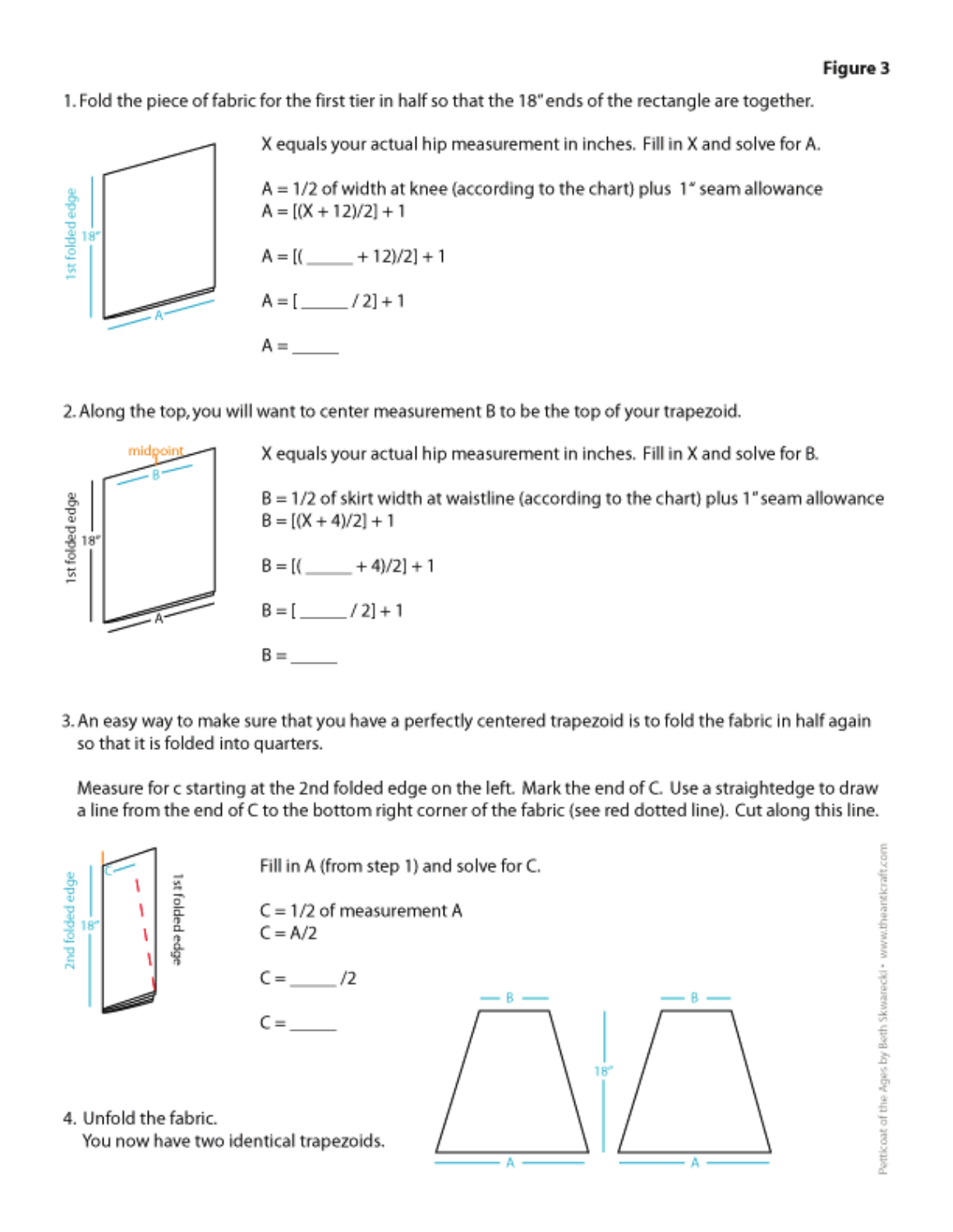#### **The Hem:**

This is backwards from how many modern skirts are made, but we're going to start with the hem, and work upwards. It's a lot easier that way.

Holding the right sides together, pin and sew two of the long 9" strips together at their short edge; this will make one very long strip, 9 inches wide and perhaps 6 yards long. Using the iron if you have it, press this seam open. (If you don't have an iron, just pin it



open). Starting at one end of the long strip, fold the bottom edge up by about 1/4", press it, then fold and press again, by about 1/2". This hides the raw edge of the fabric. Pin these folds in place, and continue along the strip until the whole long edge has been double-folded this way. When you've finally finished, stitch all the way along this fold. This is the longest seam in the whole skirt; it's all downhill from here.

### **Gathering the Ruffles:**

With a basting stitch (the longest, sloppiest stitch your sewing machine can do), stitch along the top edge of the strip – that would be the edge that you did not just hem. Don't secure the ends of this thread by sewing backward and forward – we actually want this thread to be loose. If you pull on this thread, see how the fabric scrunches up? This is how we make ruffles.

Match up one corner of your second-tier fabric with a corner of the third-tier fabric you've been working with. Yes, the third-tier strip is twice as long as the second-tier! Holding the right sides together, pin the corners of the two strips together. Then find the center point of each strip (there will be a seam in the center of the third-tier strip) and pin the center points together. This divides the strips into two halves; find the center point of each half, and pin those together, too. You've now divided your strips into four equal sections, which will help to make sure you're gathering the ruffles evenly.

To gather, just pull the basting thread tight to create ruffles, and arrange those ruffles evenly across the section you're working with. Use pins every inch or two to fix the ruffles in place.

To join the tiers permanently, sew the pieces together. Have the ruffled piece of fabric on top as you feed the two layers into your sewing machine. Sew slowly and carefully to make sure the bottom fabric doesn't scrunch up. Congratulations, you've made your first ruffle! (See Figure 6)

Now it's time to sew the second tier to the first. Get your trapezoid pieces that you cut for the first tier, and sew one of the diagonal seams (holding the right sides together, as usual). Press or pin this seam open. Run another basting stitch across the top of the second tier, and gather it to the first tier as above.

Now that all three tiers are sewn together, with ruffles, it's time to sew the skirt closed. Start at the hem and sew toward the waist, this way any unevenness can be corrected when adding the elastic in the last step.



# **Figure 6**